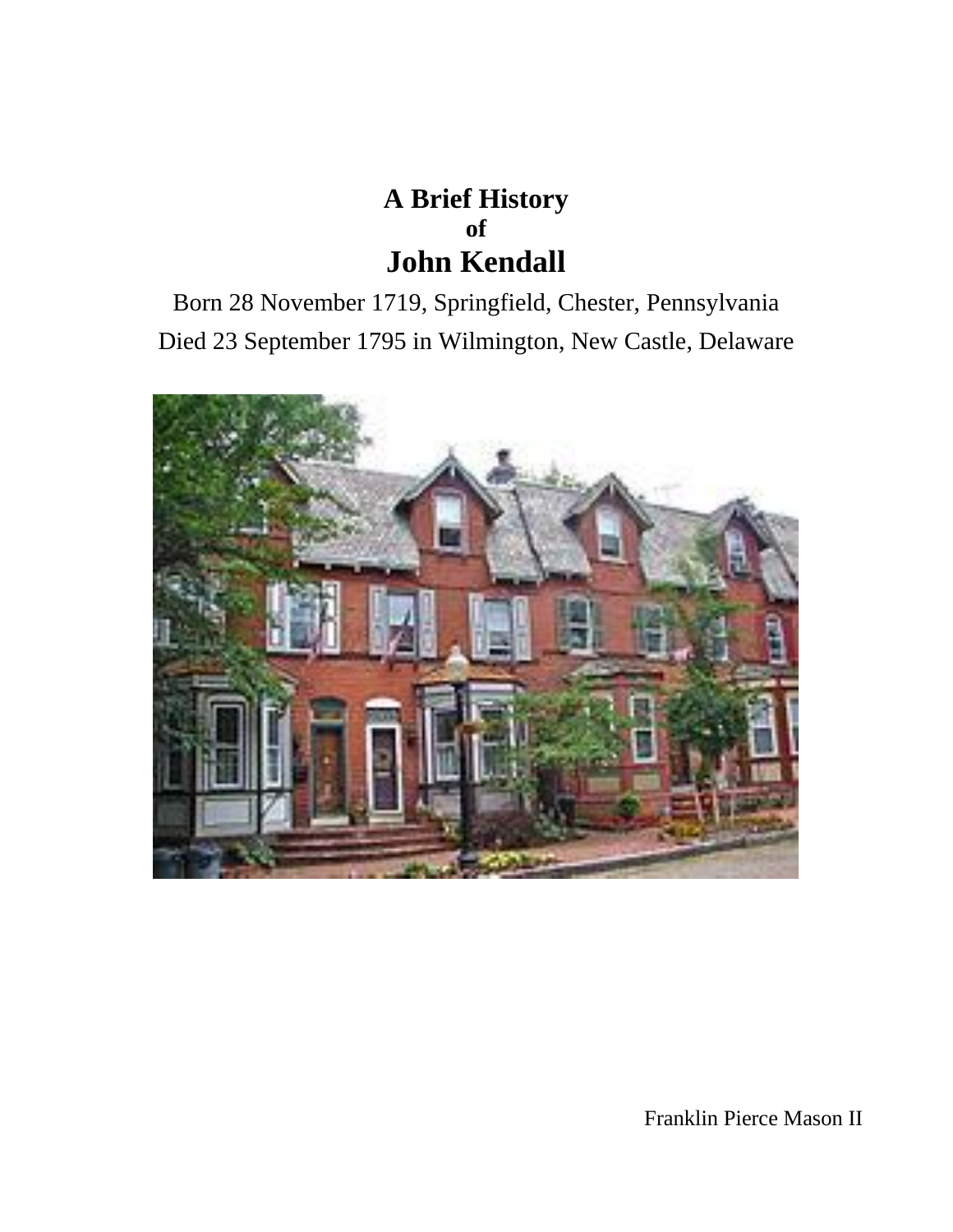## **John Kendall**

Franklin P. Mason II

John Kendall was born on 28 November 1719 in Springfield, Chester County, Pennsylvania.

John Kendall was the son of Thomas Kendall [born in about 1680 in England] and his wife Mary. His parents were married in about 1708 in Chester County.

Thomas and Mary Kendall had the following children,<sup>1,2</sup> all of whom were born in Springfield, Chester County, Pennsylvania:

Jane Kendall, b. 08 November 1709

Mary Kendall, b. 28 January 1713

Thomas Kendall II, b. 23 May 1715

John Kendall, b. 28 November 1719

Eleanor (Ellen) Kendall, b. 16 May 1723

Thomas Kendall was a plasterer by trade.

John Kendall married Rebeccah Collier on 15 November 1739 at the Springfield Monthly Meeting in Chester County. Shortly after their wedding, John and Rebeccah moved to Wilmington, New Castle, Delaware.

Rebeccah Collier was the daughter of Isaac Collier and Ruth Hughes. She was born on 14 March 1720 in Springfield, Chester County.

John Kendall was a cordwainer by trade. "A cordwainer is a [shoemaker](https://en.wikipedia.org/wiki/Shoemaking) who makes new shoes from new leather. The cordwainer's trade can be contrasted with the cobbler's trade, according to a tradition in Britain that restricted cobblers to repairing shoes."<sup>3</sup>

<sup>1</sup> *Chester Monthly Meetings Births 1677-1884*, p. 41. Friends Historical Library of Swarthmore College, *http://wwwswarthmore.edu/academics/friends-historical-library.xml*

<sup>2</sup> *Genealogy of the Smedley Family*, compiled by Gilbert Cope, Wickersham Printing Company, Lancaster, PA, 1901, p. 298.

<sup>3</sup> *https://en.wikipedia.org/wiki/Cordwainer*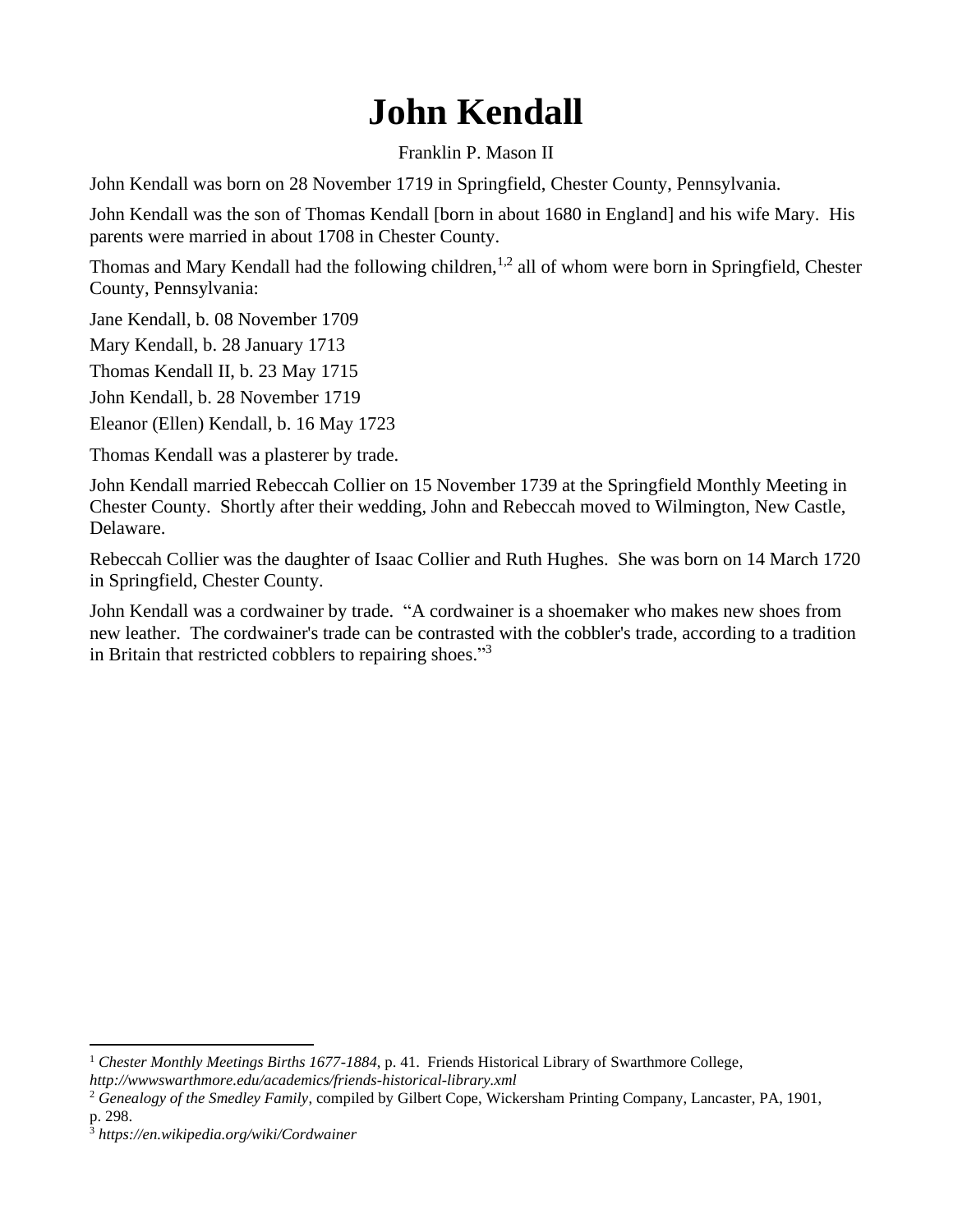$776.$ 78 Iolin k son of Chimas:  $\mu$  or nnee o 16 decea Brovince aftrescie anothuch. miage. rvith each. Colled Quakers al Providence eonti mee unas o Hre. according to the Marriages, 1692-1782, Removals, 1704-1733 Good order wed amongh shem ercinds and R Concern elations coio C Inas allence Con We allomni U.S., Quaker Meeting Records, 1681-1935 for Rebeccah Collier  $l$ *hc* $n$ month in Mirly Nine 5 co and Collier  $\alpha$ <sub>n</sub> said reared in  $\alpha$ ind said. aforesalo and the. ate lakeing duer by the hand fid in a solemn Manner look her the said Rebeckan Colher to be his e Brom Hal be unto her through Divine aprilance a and Hyband untill cath Should Seperate therein Und ther and the same afscmbly the said R Cleckah Collier did in Like Manner de clare that Shee took him the said John Sendale to be her Ibano *Ihrough* Divine abiliance to be unto him a  $p_{\text{sim}'/ing}$ e untill Death Should Seperate them Ul > Chester Monthly Meeting > and Rebeckah Shee according to date Th the suming the Ilame o fecili Dio to the then (or pretents Rereinto Rames are  $\alpha$ the said Marrie temn. nner aforesaid have as hrinesses there ani G car above Writter *Ihe <u>Syraare*</u> rah roa Ba Chester wm mm nah Mar ari raac (ō Maris leave eth G Pennsylvania > Mari raro mas min  $\mathcal{R}$ Unn rarry utanna

15 November 1739: Record of the wedding of John Kendall and Rebeccah Collier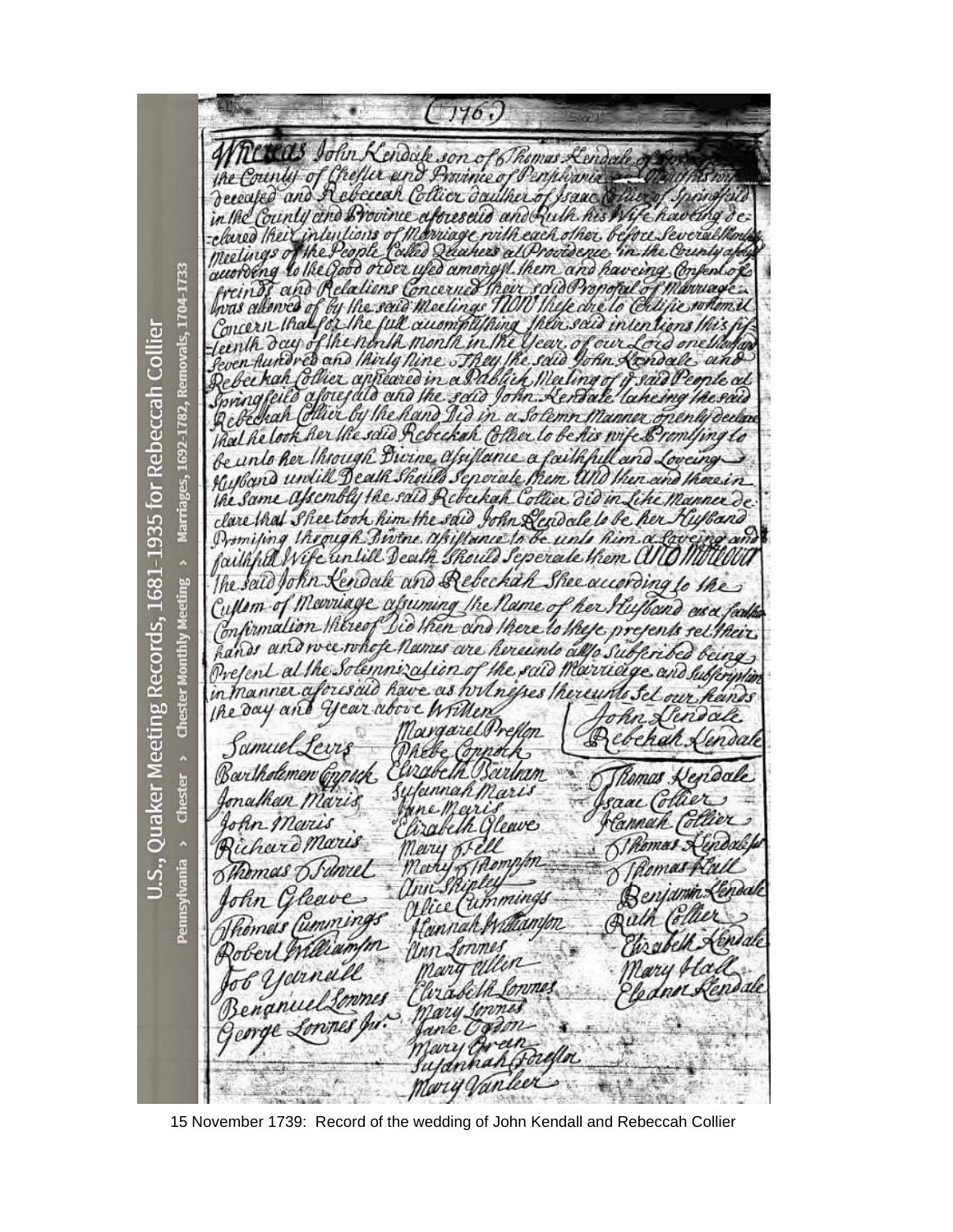John and Rebeccah Kendall had the following children, both of whom were born in Wilmington, New Castle, Delaware:

Jesse Kendall, b. 11 November 1741

Hannah Kendall, b. 07 September 1746

Rebeccah Collier Kendall died at the age of 58 years on 19 August 1778 in Wilmington. At the time of their mother's death, Jesse was 37 years of age and Hannah was 32. Thus, they were already on their own. John Kendall remained a widower for four years, until 1782.

On 07 December 1782, John Kendall married Mary Mason. At the time of their marriage, John was 63 years of age and Mary was 37. For John, it was his second marriage, and for Mary, it was her first marriage.

109 From Bible of Mary Ellen Urner and 85-<br>at Friends Boarding Home West blever 2-26-1906  $00+1111100$ **Historical Society** of Pennsylvania Material may be protected by<br>copyright law (Title 17 U.S.Code). 7th Dec 1782 & Mary Mason This photograph is made for research purposes only \*Usage rights are not granted for this image\*

Record of the marriage of John Kendall with Mary Mason. Detail from the Bible of Mary Ellen Kendall Orner, the granddaughter of John and Mary Kendall. From the Historical Society of Pennsylvania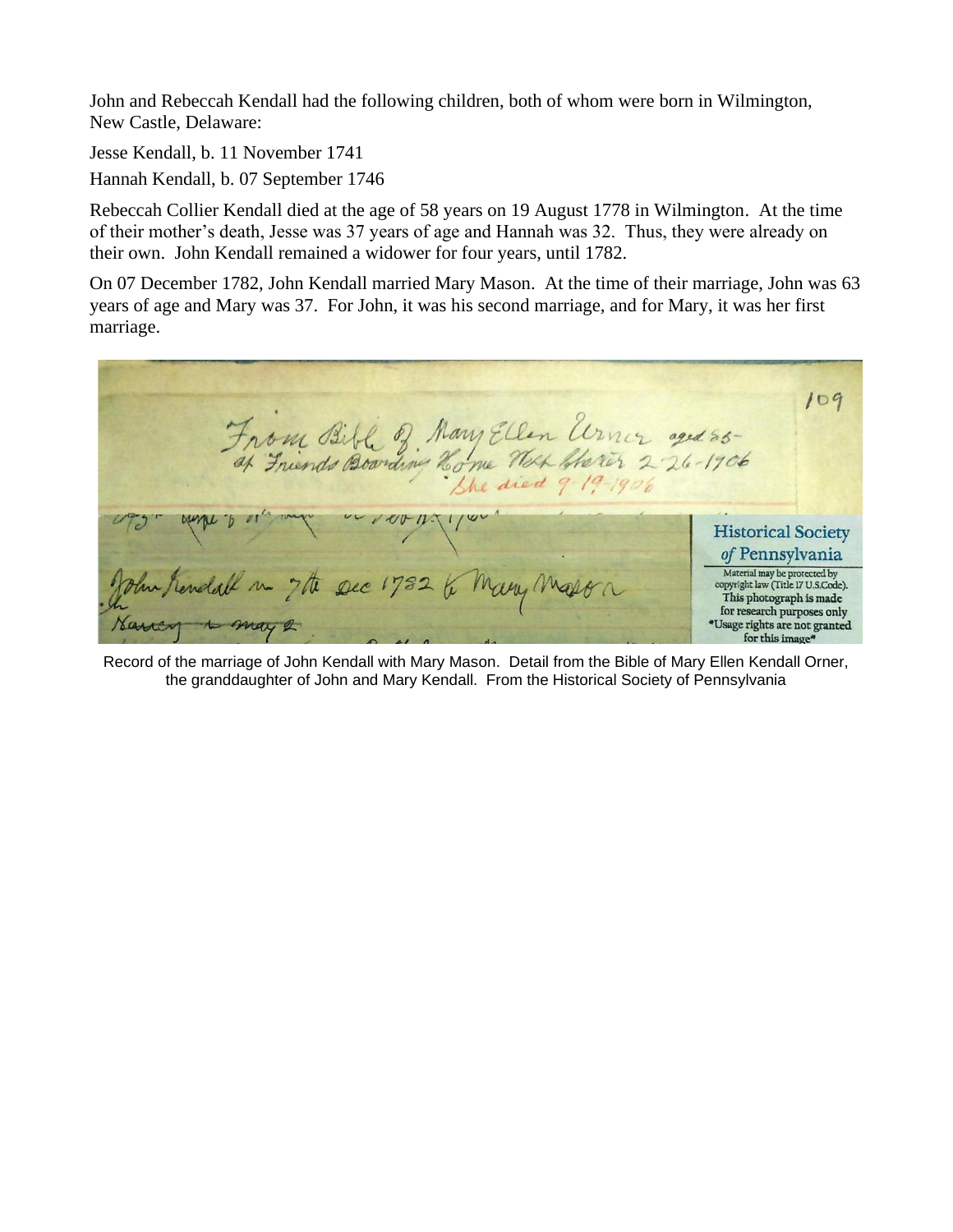The marriage between John Kendall and Mary Mason was unusual because Mary Mason was John Kendall's niece,<sup>4</sup> the daughter of his sister, Eleanor Kendall and her husband John Mason.

Uncle / niece marriage was not allowed by the Quakers. Thus, first there was a complaint filed.<sup>5</sup> Then, John Kendall was disowned by the church for this alliance.<sup>6</sup>

John Hendal for Accomplishing, his Marriage with his Seiter

15 January 1783: Complaint filed against John Kendall: "John Kendall for accomplishing his marriage with his sister's daughter, by the assistance of a Priest."

Wherear John Kindal has long made for with with Dept colled Quakers, but forward of the from any monet of the Propels colled Quakers, but forward of the from a, in secomplishing no manily and the contract proach on our religious Profitsion : there is the the Jame, and braning a faithful Testimony .. such cuil bonderd We drown the david John Hora " declare him no member with us, Until from in of hir Error, he may be inable action. Given forth at our Monthly 12th day of the 2 me 149.3. The Joseph West Citer

12 February 1783: John Kendall disowned: "John Kendall . . . marriage with his sister's daughter . . .and hereby declare him no member with us . . ."

<sup>4</sup> Marriage between an uncle and a niece is called an "avunculate marriage". It is not currently permitted in the USA, except under extraordinary circumstances. It is, however, permitted in [Norway,](https://en.wikipedia.org/wiki/Norway) [Chile,](https://en.wikipedia.org/wiki/Chile) [Argentina,](https://en.wikipedia.org/wiki/Argentina) [Australia,](https://en.wikipedia.org/wiki/Australia) [Canada,](https://en.wikipedia.org/wiki/Canada) [Finland,](https://en.wikipedia.org/wiki/Finland) [Malaysia,](https://en.wikipedia.org/wiki/Malaysia) [The Netherlands,](https://en.wikipedia.org/wiki/Netherlands) [Germany,](https://en.wikipedia.org/wiki/Germany) an[d Russia.](https://en.wikipedia.org/wiki/Russia) It was frequent in [Ancient Egypt,](https://en.wikipedia.org/wiki/Ancient_Egypt) at least among members of ruling dynasties. And such marriages were prominent in the [House of Habsburg.](https://en.wikipedia.org/wiki/House_of_Habsburg) Refer to: *https://en.wikipedia.org/wiki/Avunculate\_marriage*

<sup>5</sup> Wilmington Monthly Meeting, Men's Minutes, 1776-1792, Box PH-650, p. 172 (15 D 1 M 1783). From the collections of Friends Historical Library of Swarthmore College.

<sup>6</sup> Wilmington Monthly Meeting, Men's Minutes, 1776-1792, Box PH-650, p. 174 (12 D 2 M 1783). From the collections of Friends Historical Library of Swarthmore College.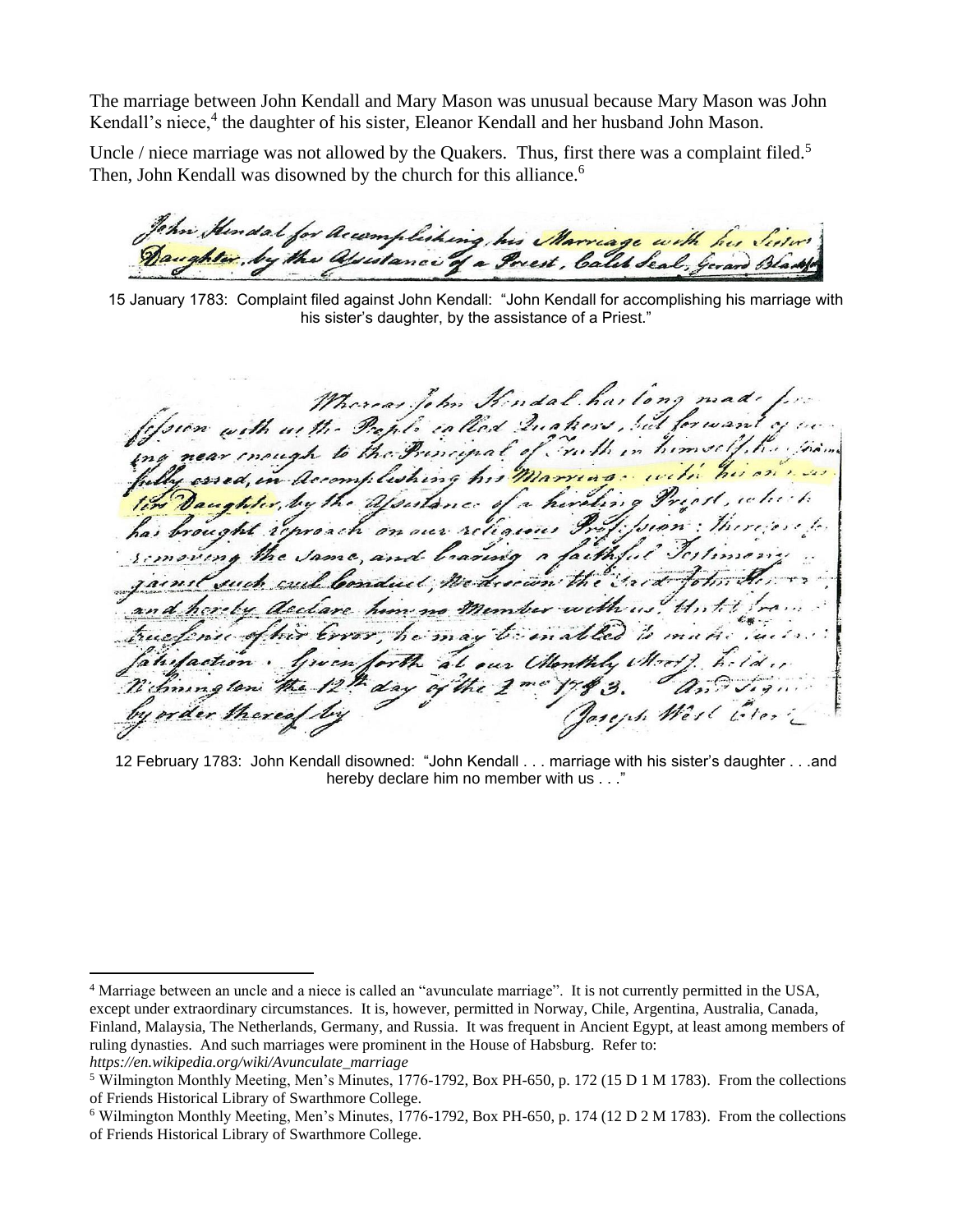John and Mary Kendall had the following children, both of whom were born in Wilmington, New Castle, Delaware:

Ann Kendall, b. 02 May 1784 Samuel Kendall, b. 08 Oct 1786

Thus, John Kendall had two families, about 40 years apart!



John Kendall's two families: Jesse and Hannah (born in the 1740s) by his first wife, Rebeccah Collier and Ann and Samuel (born in the 1780s) by his second wife, Mary Mason

John Kendall died at age 75 years on 23 September 1795 in Wilmington.

James Strouu, Aber Grassioru.

John Kendall. Cordwainer. Bor. of Wil. Sept. 23, 1783. May 27, O. 85. Dau .- in-law, Mary Kendall, widow of son, Jesse 1795. Kendall; three grandchildren, Isaac, John and James; brotherin-law, Isaac Collier; son-in-law, Samuel Hollingsworth; dau., Hannah. Exc. wife, Mary. Cod. May 5, 1792, son, Samuel; dau., Ann. Andrew Miller Red Lion Hd Apr  $26.1704$  $I$ une 22 1705  $\Omega$ 

Abstract of John Kendall's will

"Mary Kendall" was Mary Marshall, the wife of Jesse Kendall, John Kendall's son by his first wife.

"Isaac, John, and James" were the children of Jesse and Mary Marshall Kendall.

"Isaac Collier" was the brother of Rebeccah Collier, John Kendall's first wife.